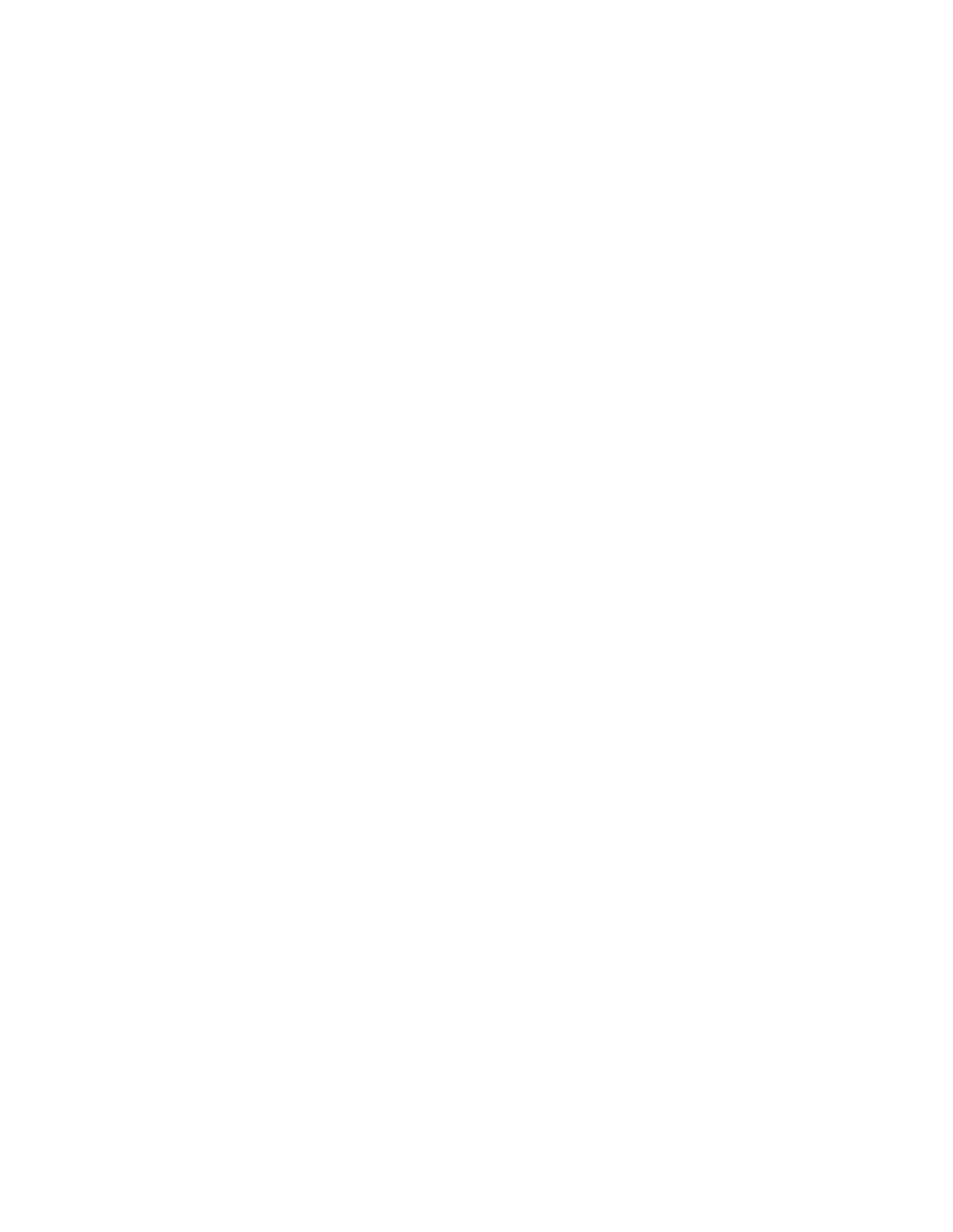#### **Retirement from Henrico County Public Schools (HCPS)**

As a potential retiree from HCPS, it is very important to review and consider how retirement impacts your final paycheck, leave payout, participation in the Post Retirement Earnings Program (PREP), and eligibility for employee benefits. Eligibility and cost of designated benefits programs/plans may change due to retirement.

For your reference, overviews pertaining to the Virginia Retirement System (VRS), HCPS retirement facts, and HCPS benefits are provided in 3 separate tables following this section. Furthermore, additional information will be provided by Pre-Retirement Seminar (PRS) handouts distributed by Human Resources and the Benefits Office.

|  | Section 1 - Virginia Retirement System (VRS) Overview |  |
|--|-------------------------------------------------------|--|
|--|-------------------------------------------------------|--|

| <b>Topic</b>                     | <b>Overview</b>                                                                                                                                                                     | Reference     |
|----------------------------------|-------------------------------------------------------------------------------------------------------------------------------------------------------------------------------------|---------------|
| Plan Types                       | The three plan types for HCPS employees are the following:<br>VRS Plan 1<br>VRS Plan 2<br>VRS Hybrid Retirement Plan                                                                | Page 4        |
| Vesting                          | Vesting is the minimum length of service to qualify<br>for a retirement benefit.<br>An employee becomes vested when they have at<br>least five years (60 months) of service credit. | Page 4        |
| Types of<br>Retirement           | <b>Unreduced Retirement</b><br><b>Reduced Retirement</b><br><b>Disability Retirement</b>                                                                                            | Pages 4 and 5 |
| <b>Benefit Payout</b><br>Options | <b>Basic Benefit</b><br><b>Survivor Option</b><br>Partial Lump-Sum Option Payment (PLOP)<br>$\bullet$<br><b>Advance Pension Option</b>                                              | Pages 6 and 7 |
| Life Insurance                   | <b>Basic Group Life Insurance</b><br>$\bullet$<br><b>Optional Group Life Insurance</b>                                                                                              | Pages 8 and 9 |
|                                  |                                                                                                                                                                                     |               |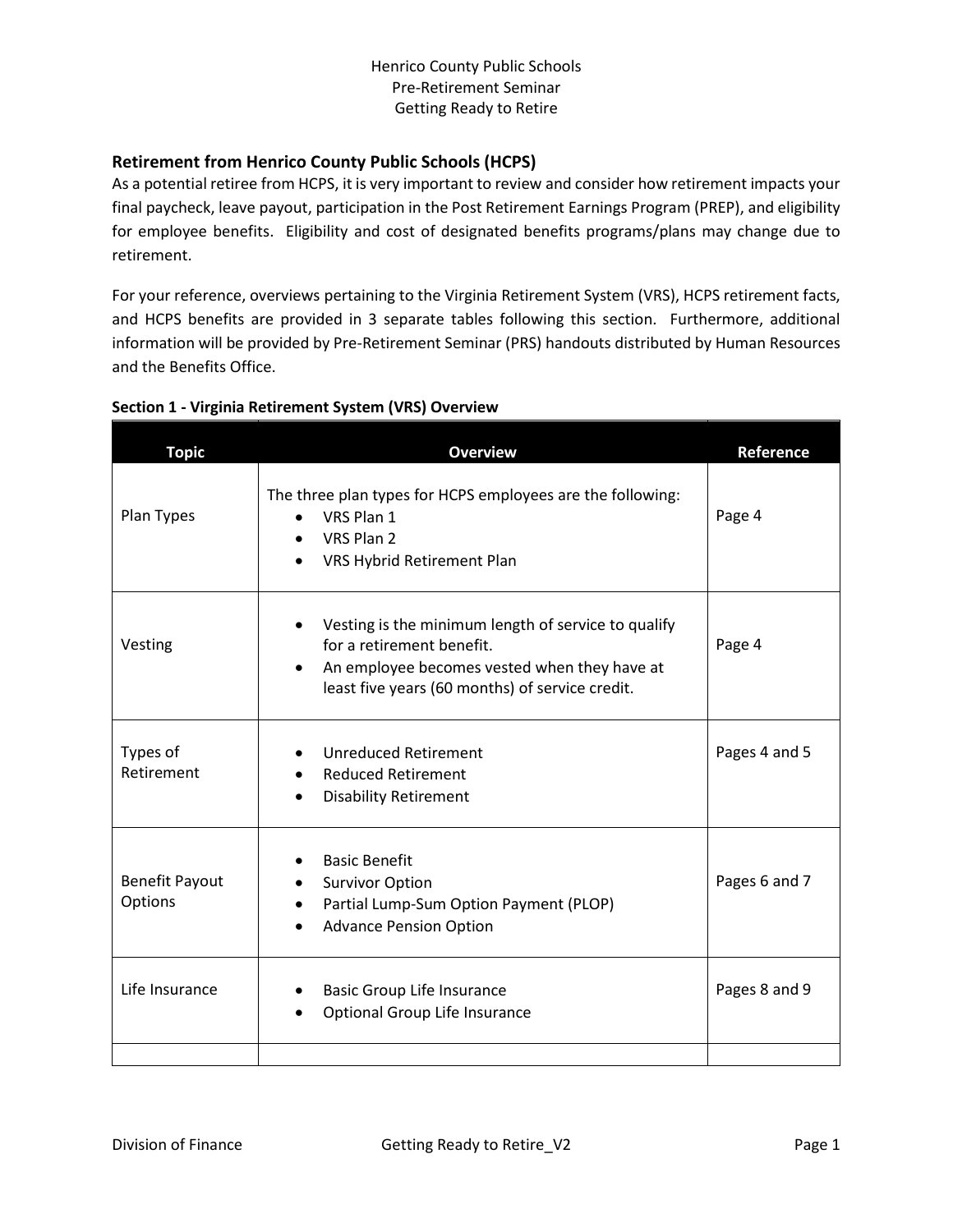#### **Section 2 - HCPS Retirement Facts**

| <b>Topic</b>          | <b>Quick Fact(s)</b>                                                                                                                                                                                                                                                                                                                                                                                                                                                                                                                                                                                                                                                                                                                                                                                                                                                        | Reference                                                                |
|-----------------------|-----------------------------------------------------------------------------------------------------------------------------------------------------------------------------------------------------------------------------------------------------------------------------------------------------------------------------------------------------------------------------------------------------------------------------------------------------------------------------------------------------------------------------------------------------------------------------------------------------------------------------------------------------------------------------------------------------------------------------------------------------------------------------------------------------------------------------------------------------------------------------|--------------------------------------------------------------------------|
| Final Pay             | An employee's final paycheck is issued based on their<br>contract (semi-monthly) or work schedule (biweekly).                                                                                                                                                                                                                                                                                                                                                                                                                                                                                                                                                                                                                                                                                                                                                               | Page 10                                                                  |
| Leave Payout          | Leave payouts are based on the HCPS Policies and<br>Regulations designated maximums.<br>Annual, sick, and personal leave payouts (as applicable)<br>are issued in the appropriate payroll period after final<br>leave usage has been submitted by timekeeper.                                                                                                                                                                                                                                                                                                                                                                                                                                                                                                                                                                                                               | <b>HCPS Policies and</b><br>Regulations<br>Pages 10 and 11               |
| <b>PREP</b>           | Employees must refer to HCPS Policies and Regulations to review<br>all requirements for PREP. Below are a few highlights pertaining<br>to this program:<br>Plan only exists on a year by year basis per inclusion<br>and approval as part of the annual budget.<br>Last ten years employment immediately preceding<br>retirement must be full-time with Henrico County<br>Public Schools.<br>Must have a minimum of sixteen years coverage under<br>Virginia Retirement System (VRS).<br>Attainment of age between 50 and not having attained<br>the age for full, unreduced Social Security benefits.<br>Deadline to request permission to enter the program<br>is February 1 of the current fiscal year. Entrance into<br>the program is effective July 1. Any exceptions must be<br>approved by the Superintendent.<br>Must satisfy a bona fide 30 day break of service. | <b>HCPS Policies and</b><br>Regulations<br>Page 11<br><b>PRS Handout</b> |
| <b>Direct Deposit</b> | If changes to current direct deposit accounts are desired,<br>updated direct deposit forms must be submitted to the Payroll<br>Office.                                                                                                                                                                                                                                                                                                                                                                                                                                                                                                                                                                                                                                                                                                                                      | Page 11                                                                  |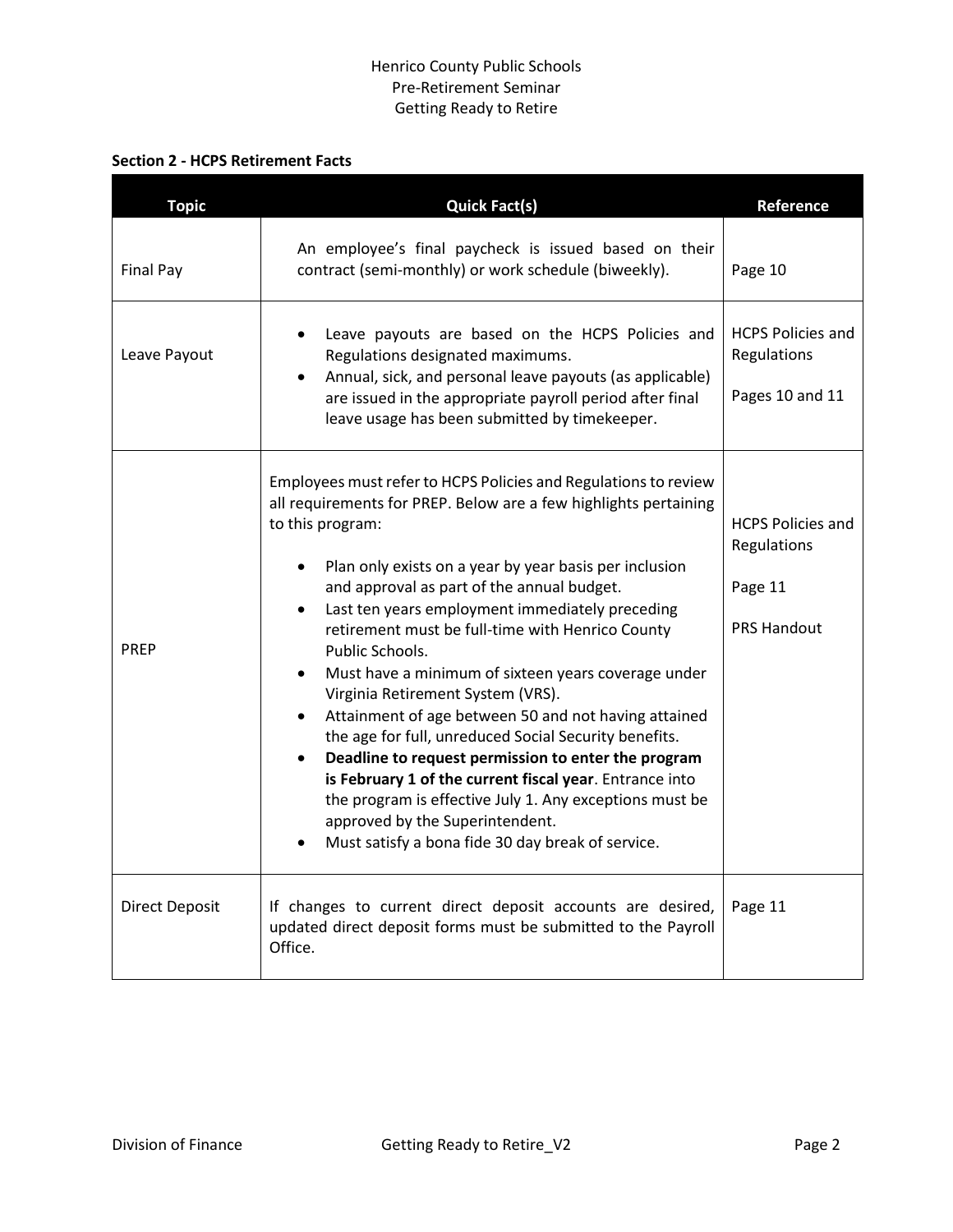#### **Section 3 – HCPS Benefits Overview**

| Program/Plan                                            | <b>Overview</b>                                                                                                                                                                                                                                                                                                                                                                                                              | Reference                     |
|---------------------------------------------------------|------------------------------------------------------------------------------------------------------------------------------------------------------------------------------------------------------------------------------------------------------------------------------------------------------------------------------------------------------------------------------------------------------------------------------|-------------------------------|
| <b>Health Insurance</b>                                 | Retirees under 65 and non-Medicare eligible will<br>have the same health care plans available as active<br>HCPS employees at full cost.<br>Retirees at the age of 65 or becoming Medicare<br>eligible due to disability must enroll in Medicare<br>Part B.<br>Health insurance choices will be made<br>$\Omega$<br>through Via Benefits.<br>Via Benefits serves retirees residing in<br>$\circ$<br>Virginia or out-of-state. | Page 12<br><b>PRS Handout</b> |
| Dental Insurance                                        | Retirees will have the same dental plans available as<br>active HCPS employees.                                                                                                                                                                                                                                                                                                                                              | Page 13<br><b>PRS Handout</b> |
| <b>Flexible Spend</b><br>Accounts (FSA)                 | FSA ends at retirement from HCPS.                                                                                                                                                                                                                                                                                                                                                                                            | Page 13                       |
| Long Term Income<br>Protection (LTIP)                   | LTIP ends at retirement from HCPS.<br>LTIP plan does not apply to VRS Hybrid employees.                                                                                                                                                                                                                                                                                                                                      | Page 13                       |
| <b>Short Term</b><br><b>Income Protection</b><br>(STIP) | STIP ends at retirement from HCPS.<br>STIP plan does not apply to VRS Hybrid employees.                                                                                                                                                                                                                                                                                                                                      | Page 13                       |
| <b>Mutual Fund</b><br>Platform                          | Retirees are eligible to continue in the program.                                                                                                                                                                                                                                                                                                                                                                            | Page 13                       |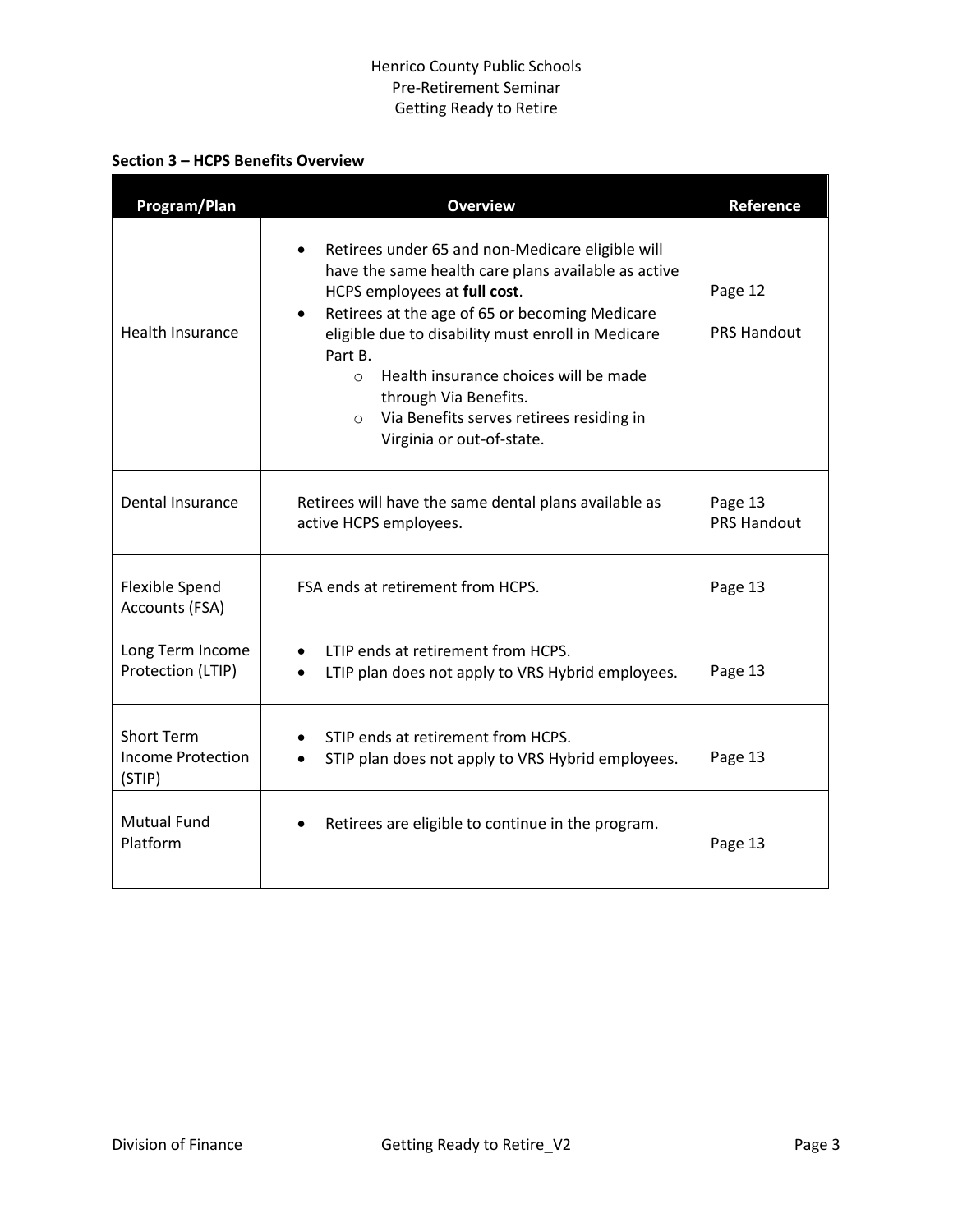# **Section 1 - VRS Retirement Information and Options**

#### **VRS Plan Types**

Your VRS membership is based on one of three different plan types determined by the criteria below:

- VRS Plan 1
	- o My VRS membership date is **before July 1, 2010**.
	- o I was vested as of January 1, 2013.
- VRS Plan 2
	- o My membership date is before **July 1, 2010**, and I was not *vested* as of **January 1, 2013**; or
	- o My membership date is from **July 1, 2010, to December 31, 2013.**
- Hybrid Retirement Plan
	- o New members with no previous VRS service credit whose membership date is on or after **January 1, 2014** are eligible to participate in the Hybrid Retirement Plan.
	- $\circ$  If you were previously employed in Plan 1 or Plan 2 and took a VRS service refund, and are now employed in a VRS position, you become a Hybrid Retirement Plan employee.

#### **Vesting**

Vesting is the minimum length of service needed to qualify for a retirement benefit. You become vested in VRS when you have at least five years (60 months) of service credit. Once you are vested, you are eligible for a retirement benefit if you meet the age and service requirements for your plan.

#### **Unreduced Retirement**

Eligibility for unreduced retirement is based on the requirements for your designated plan type.

- VRS Plan 1
	- o Normal retirement age is age 65. You become eligible for an unreduced retirement benefit at age 65 with at least five years of service credit or at age 50 with at least 30 years of service credit. The average final compensation (AFC) used for this plan to calculate your retirement benefit is based on the highest 36 consecutive months of AFC.
- VRS Plan 2
	- $\circ$  You become eligible for an unreduced retirement benefit when you reach your normal Social Security retirement age and have at least five years (60 months) of creditable service or when your age and service equal 90. Example: age 60 with 30 years of service. The AFC used for this plan to calculate your retirement benefit is based on the highest 60 consecutive months of AFC.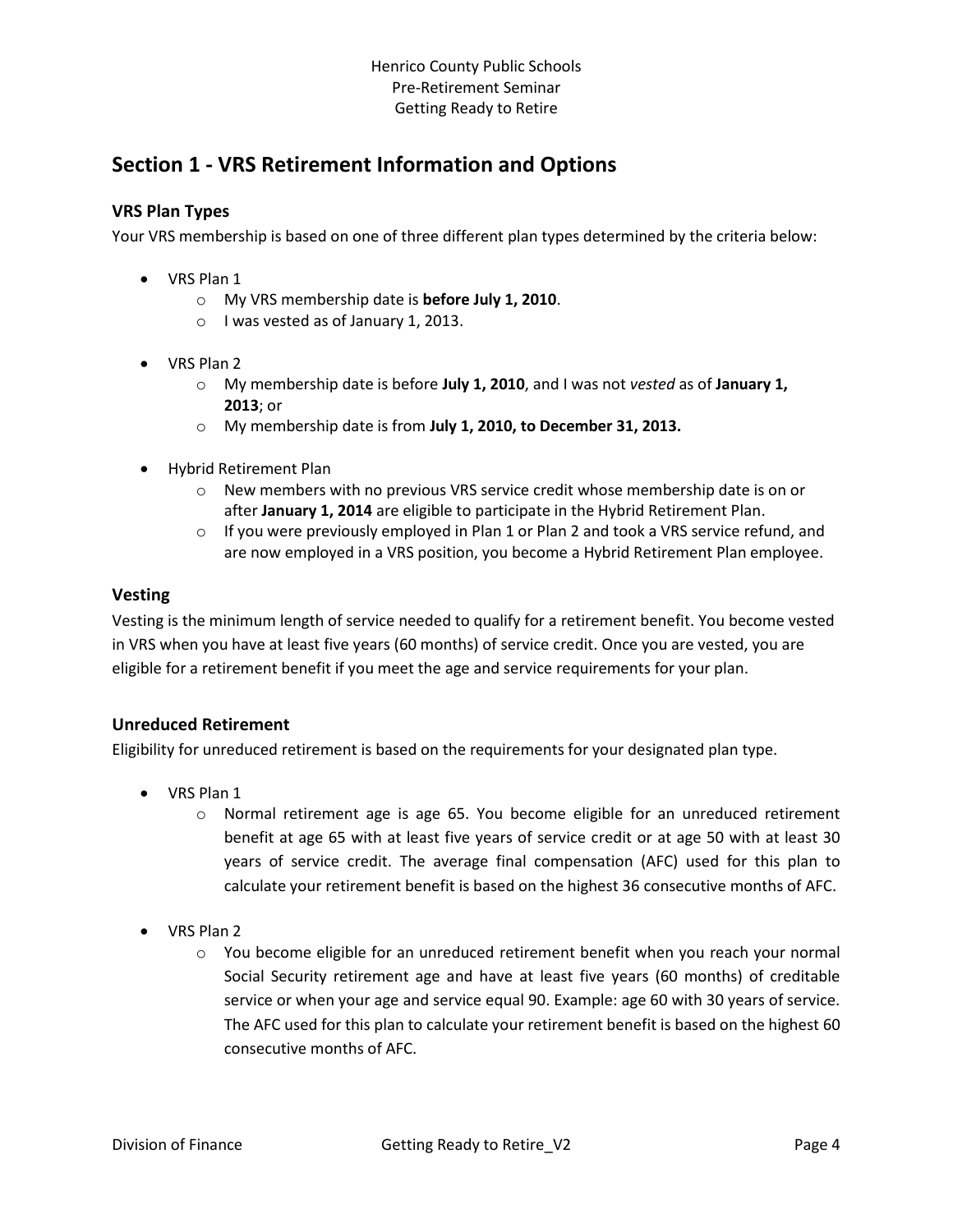- VRS Hybrid Retirement Plan
	- o You become eligible for an unreduced retirement benefit when you reach your normal Social Security retirement age and have at least five years (60 months) of creditable service or when your age and service equal 90. Example: age 60 with 30 years of service.
	- o Your VRS benefit will be enhanced by the amount of funds that you have invested both voluntarily and required through your ICMA Deferred Compensation accounts.
- The AFC used for this plan to calculate your retirement benefit is based on the highest 60 consecutive months of AFC for the defined benefit component.

#### **Reduced Retirement**

A VRS member may receive a reduced retirement benefit as defined by their VRS plan type.

- VRS Plan 1
	- $\circ$  You may retire with a reduced benefit as early as age 55 with at least five years of service credit or age 50 with at least 10 years of service credit. To determine your reduced benefit, VRS applies an early retirement reduction factor to the benefit you would receive if you retired with an unreduced benefit. AFC used for this plan to calculate your retirement benefit is based on the highest 36 consecutive months of AFC.
- VRS Plan 2
	- $\circ$  You may retire with reduced benefits as early as age 60 with at least five years (60 months) of creditable service. The AFC used for this plan to calculate your retirement benefit is based on the highest 60 consecutive months of AFC.
- VRS Hybrid Plan
	- $\circ$  You may retire with a reduced benefit as early as age 60 if you have at least five years of creditable service. For the defined contribution component, you are eligible to receive distributions upon leaving employment, subject to restrictions. See *www.varetire.org.* The AFC used for this plan to calculate your retirement benefit is based on the highest 60 consecutive months of AFC for the defined benefit component.

#### **Disability Retirement**

- VRS Plan 1 and Plan 2 employees are eligible for a disability retirement benefit.
- VRS Hybrid employees are **not** eligible for a disability retirement benefit.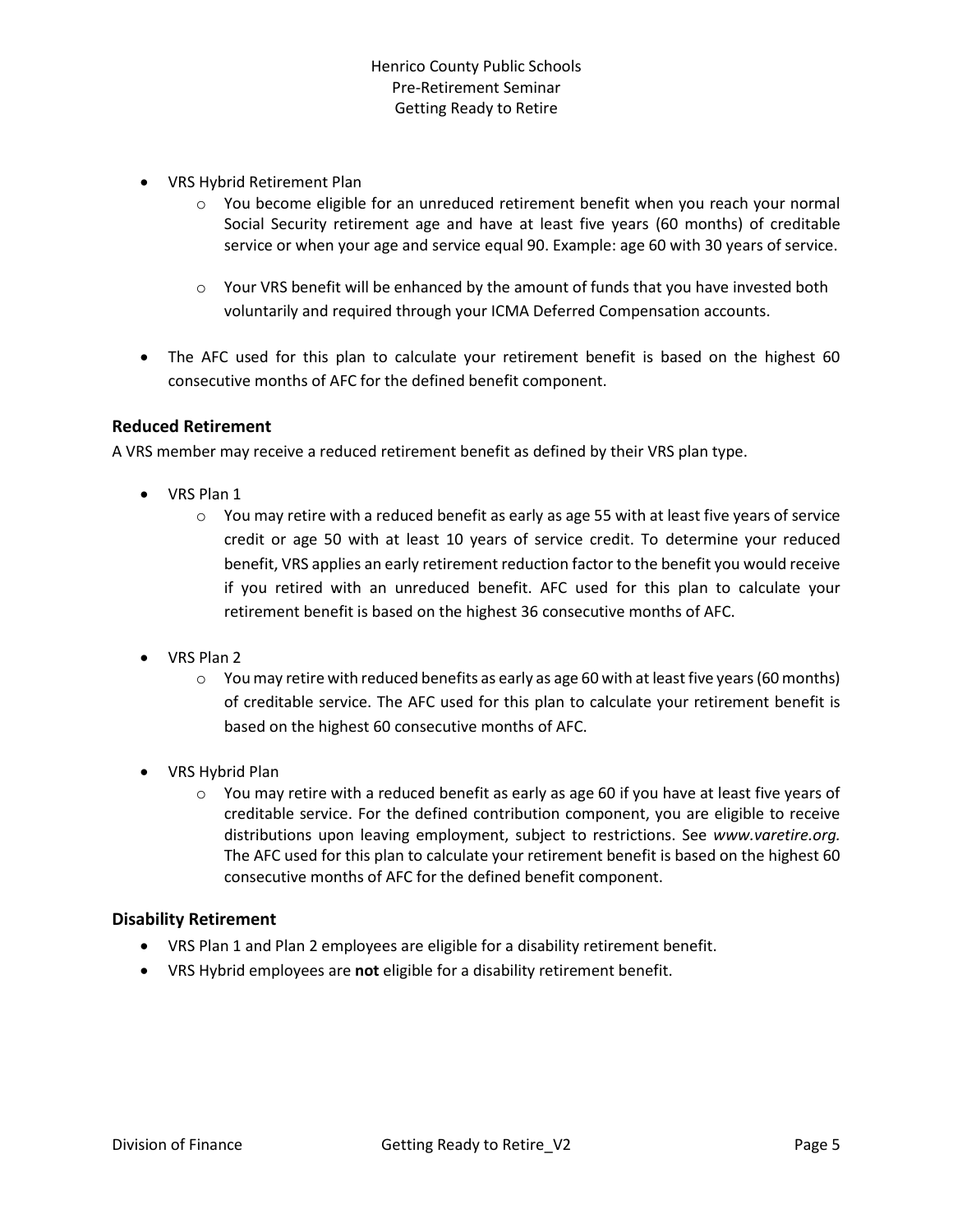#### **Benefit Payout Options**

When you apply for retirement, you will need to choose your benefit payout option. The payout options are:

- Basic Benefit
- Survivor Option
- Partial Lump-Sum Option Payment (PLOP)
- Advance Pension Option.

The option you elect is irrevocable. This means you cannot change the option selected after you retire, with the exception of the Survivor Option under some conditions.

#### **Basic Benefit**

Basic Benefit is a monthly benefit based on a formula. If you retire with a reduced benefit, VRS will apply an early retirement reduction factor to your unreduced Basic Benefit amount. The Basic Benefit does not provide a continuation of a benefit to a survivor. However, your beneficiary will be eligible for a lump-sum payment of any funds remaining in your member contribution account upon your death. The Basic Benefit will provide the highest monthly payment to you in retirement.

#### **Survivor Option**

With the Survivor Option, you elect to receive a lower monthly benefit during your retirement so your survivor can receive a monthly benefit after your death. If you elect this option, you will choose a whole percentage of your benefit, between 10 percent and 100 percent, to go to your survivor. Your benefit amount will be based on this percentage, your age and the age of your survivor at your retirement date.

You can name any living person as your survivor; you also can name more than one survivor. The Internal Revenue Service (IRS) may limit the amount of your benefit that can go to a non-spouse survivor. For additional information including a chart on maximum survivor option percentages, contact the IRS toll free at 1-800-829-1040 or visi[t www.irs.gov](http://www.irs.gov/) for changing the Survivor Option.

You can name a new survivor or revert to the Basic Benefit if:

- Your survivor dies;
- Your survivor is your spouse and you divorce with fewer than 20 years of marriage;
- Your survivor is your spouse, you divorce after 20 or more years of marriage and your spouse dies, remarries or consents in writing to a change in benefit; or
- You provide VRS a written consent from your survivor giving up claim to a benefit along with proof of your survivor's good health.

**Note:** If you are divorced and VRS has an Approved Domestic Relations Order (ADRO) on file, your benefit must be paid as directed by the ADRO.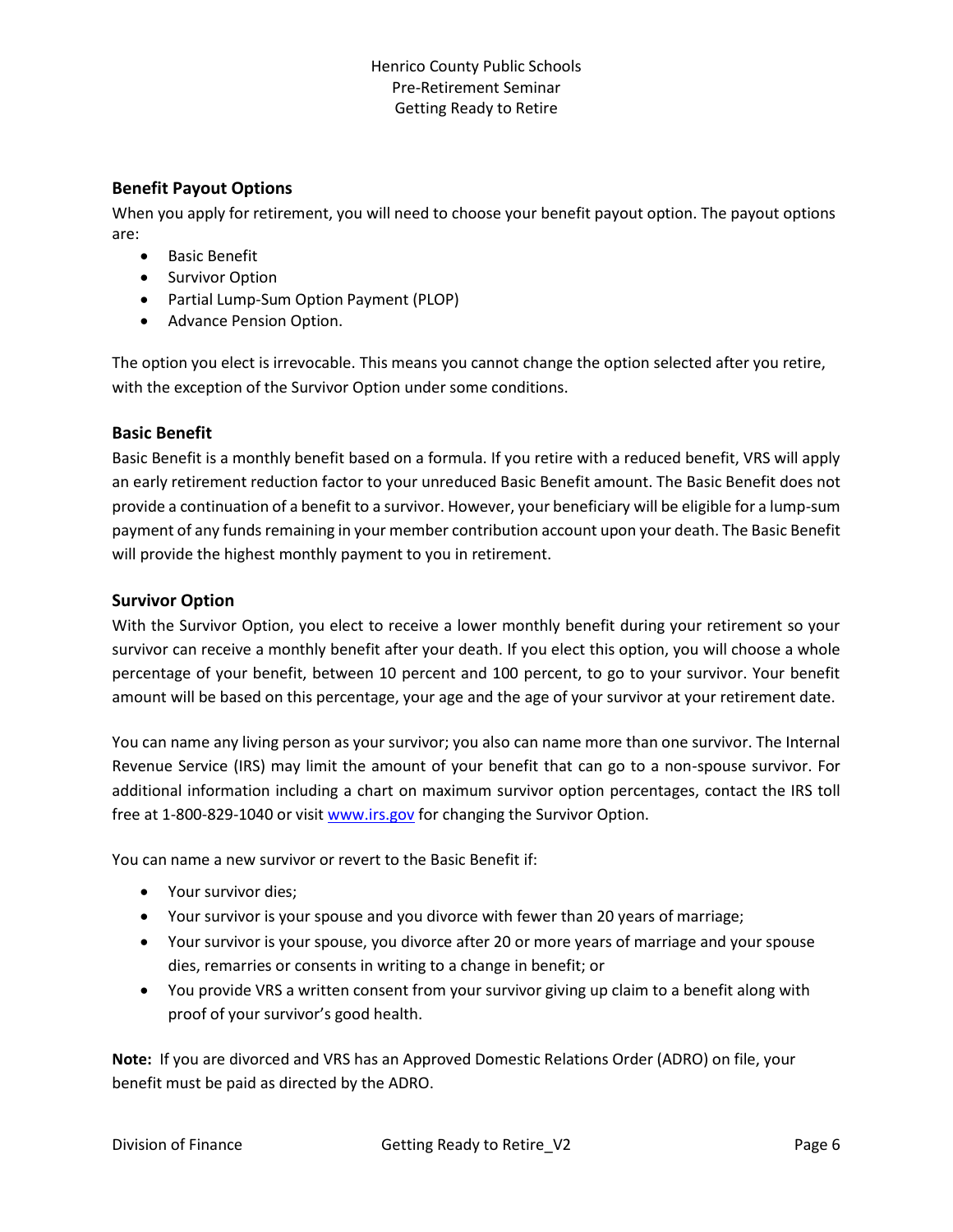#### **Partial Lump-Sum Option Payment (PLOP)**

The Partial Lump-Sum Option Payment is a retirement benefit payment option that reduces your monthly retirement benefit to provide a one-time lump-sum payment at retirement.

#### **Qualifying for PLOP**

- If you work at least one year beyond the date you first become eligible for an unreduced retirement benefit, you may elect to receive a one-time Partial Lump-Sum Option Payment (PLOP). This option reduces the amount of your monthly benefit. You may elect the PLOP option along with the Basic Benefit or Survivor Option.
- You may choose a lump sum equal to one, two or three times the amount of your annual Basic Benefit. The amount depends on how long you work beyond the date you first become eligible for an unreduced retirement benefit.
- Prior service credit or granted service credit counts toward eligibility for unreduced retirement. However, to qualify for a PLOP, you must be working as an active member beyond the date you become eligible for an unreduced retirement benefit. You will need to work at least 31, 32 or 33 years to be eligible for the corresponding 1, 2 or 3 years of PLOP payments. Prior service credit or granted service credit cannot substitute for this active service.

#### **Taxes on PLOP**

• If you have the PLOP paid directly to you, VRS will deduct 20 percent for federal income taxes and, if you live in Virginia, 4 percent for state income taxes. The IRS also may impose an additional 10 percent tax penalty for early withdrawal of member contributions if you receive the PLOP before age 59½; there are exceptions to this rule. You can roll over the PLOP to the Virginia Cash Match Plan if applicable, an Individual Retirement Account (IRA) or another qualified tax-deferred savings plan. For more information, read the IRS 402(f) Special Tax Notice available at www.varetire.org; or contact a tax advisor or the IRS toll free at 1-800-829-1040 o[r www.irs.gov](http://www.irs.gov/)

#### **Advance Pension Option**

The Advance Pension Option allows you to elect to increase your monthly benefit temporarily. The temporary increase will begin when you retire and continue until an age you choose, between age 62 and the age you become entitled to a full Social Security benefit. At that point, your benefit will be permanently reduced. You can elect this option with an unreduced retirement benefit or if you retire at age 55 or older and are vested (you have at least five years of service credit). A Social Security age chart is listed below.

To figure your benefit amount, VRS will add a percentage of your estimated monthly Social Security benefit to your monthly VRS benefit. The percentage is based on several factors, including your age when you retire and the age you want your benefit to permanently reduce. When the temporary increase ends,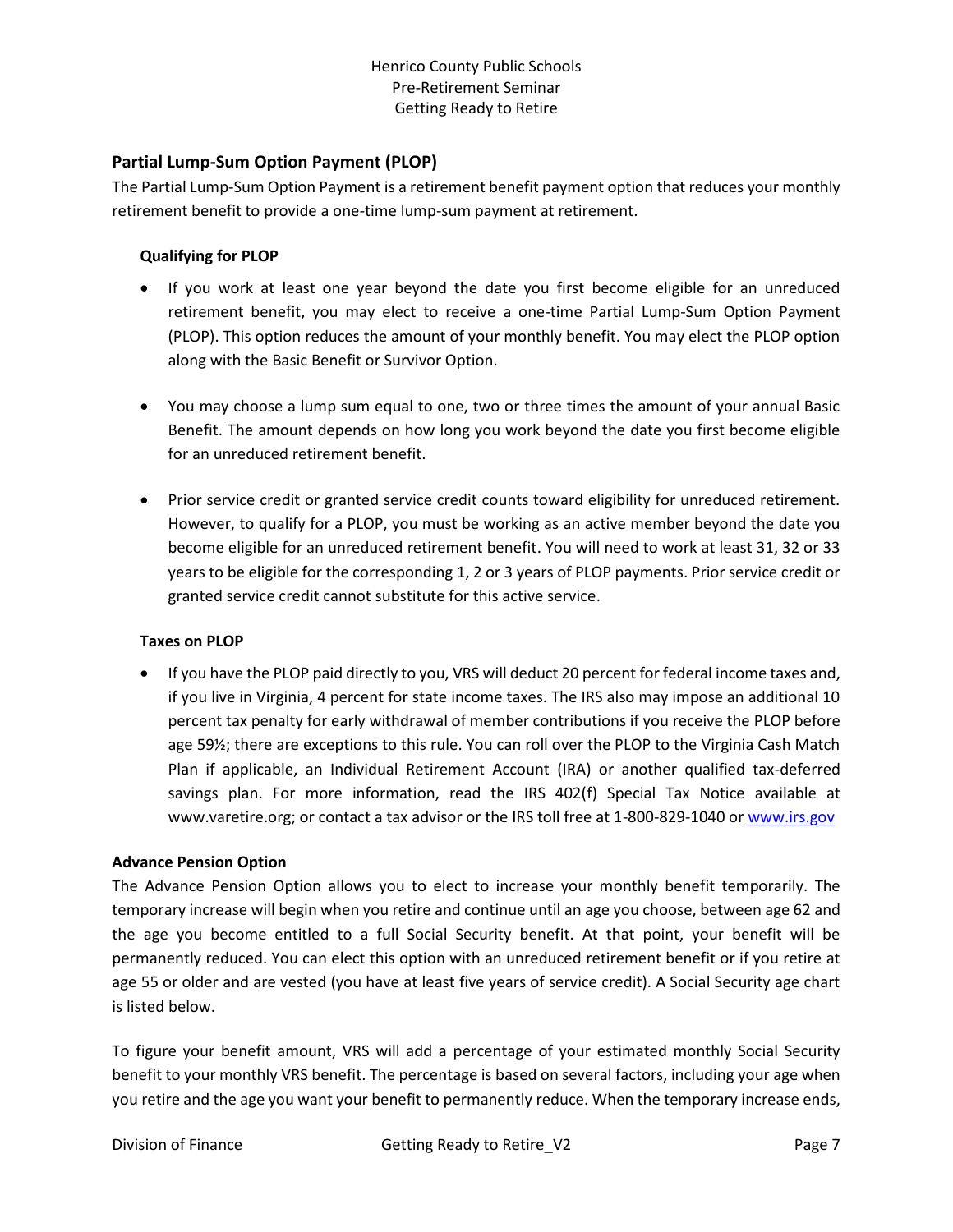your benefit will be reduced by the estimated Social Security benefit used to determine your temporary increase. However, it will never be reduced by more than 50 percent of your Basic Benefit amount.

**Important Note:** This option does not affect the amount of your Social Security benefit. You also may draw your Social Security whenever you are eligible for it, regardless of the age you choose for your VRS benefit to reduce. The Advance Pension Option does not provide a continuation of a benefit to a survivor. You cannot elect the Advance Pension Option with other benefit payout options.

| Year of Birth | <b>Full Retirement Age</b> |
|---------------|----------------------------|
| 1937 or older | 65                         |
| 1938          | 65 and 2 months            |
| 1939          | 65 and 4 months            |
| 1940          | 65 and 6months             |
| 1941          | 65 and 8 months            |
| 1942          | 65 and 10 months           |
| 1943 - 1954   | 66                         |
| 1955          | 66 and 2 months            |
| 1956          | 66 and 4 months            |
| 1957          | 66 and 6 months            |
| 1958          | 66 and 8 months            |
| 1959          | 66 and 10 months           |
| 1960 or later | 67                         |
|               |                            |

|  | Table 1 - Age to Receive Full Social Security Benefits* |  |
|--|---------------------------------------------------------|--|
|  |                                                         |  |

\*Called "full retirement age" or normal retirement age

#### **How Your VRS Benefit is Paid**

When you retire, your benefit is paid first from your member contributions and interest. After these funds have been paid out, your benefit is paid from the separate contribution your employer makes to VRS and from investment earnings.

#### **Life Insurance**

The basic group life insurance provided at no cost to you as an employee will continue after retirement at no cost to you for your lifetime.

- The value at retirement is your annual salary rounded to the next thousand dollars and doubled. This will begin to reduce on the January 1 following one full calendar year of retirement. The reduction rate is 25% each January 1 until it reaches 25% of the value at retirement – it will not go any lower.
- If your salary is lower at retirement than at another point during your career and you have more than 20 years of creditable service, your life insurance will be based on your highest annual compensation.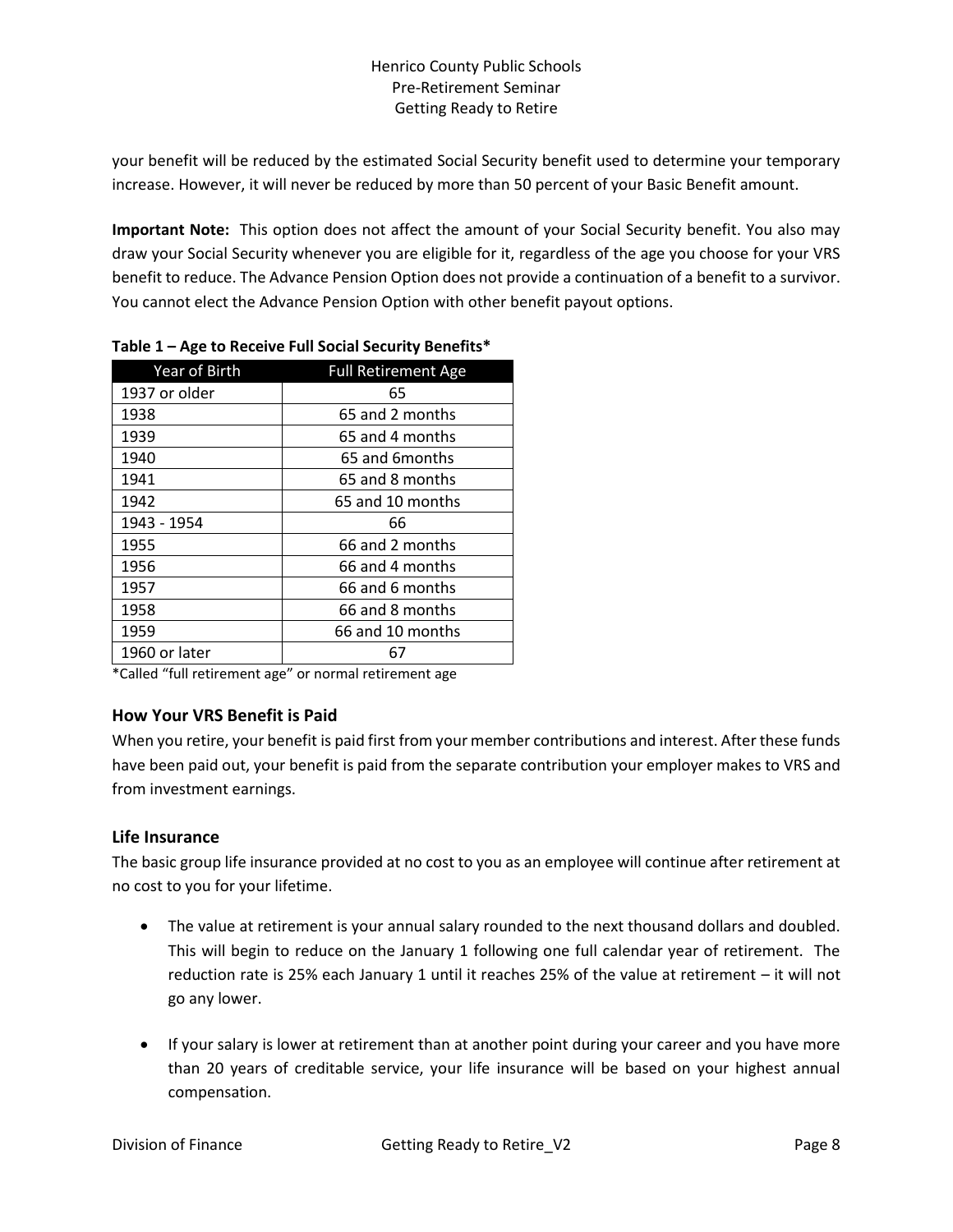- Life insurance for retirees with 30 years of creditable service cannot be reduced to less than \$8,000 and will be increased annually using the cost-of-living adjustment calculation for Plan 2 employees.
- **Accelerated Death Benefit** if you are diagnosed with a terminal condition and have fewer than 12 months to live, you can apply to withdraw funds from your life insurance policy up to the total amount of your natural death benefit for any purpose. Any amount left in the plan is paid to your beneficiary. If the entire amount of your life insurance coverage is withdrawn, then there would be no payment made to your beneficiary.

#### **Optional Group Life Insurance**

• A portion of Optional Group Life Insurance can continue after retirement, if you and your dependents have been covered continuously under the optional life insurance plan during the 60 months immediately preceding retirement. Insurance amounts begin to reduce when you reach age 65 and end when you reach age 80. To continue in retirement you must elect the coverage within 31 days of terminating employment.

#### **Beneficiary Information**

• Remember to keep your Beneficiary information up to date. If you have married, divorced, had children, grandchildren since you started employment you may just want to check to see that what is on file is what you want. You can contact VRS  $\omega$  1-888-827-3847 to verify your information or complete a new beneficiary form (available on the VRS website) and submit it directly to VRS (if retired) or through the Payroll Office (if still actively employed).

#### **Other Important Points**

- PLEASE REMEMBER TO VERIFY YOUR NUMBER OF YEARS AND MONTHS OF SERVICE WITH VRS BEFORE YOU SUBMIT YOUR RETIREMENT APPLICATION.
- Your VRS Member Profile Statements dated June 30, of any given fiscal year are posted on the VRS website, usually by the end of September. Paper copies are no longer printed. Your retirement information and Member Profile Statements are on the VRS website under *myVRS* and includes the benefits calculator. The VRS website is: [www.varetire.org](http://www.varetire.org/)
- If you haven't already, it is a very simple process to set up your *myVRS* userID and password. Once logged in you will see your specific account information. Start a practice of reviewing your information and the VRS information available to you on a regular basis. Questions should be addressed sooner than later – it could affect your retirement benefits.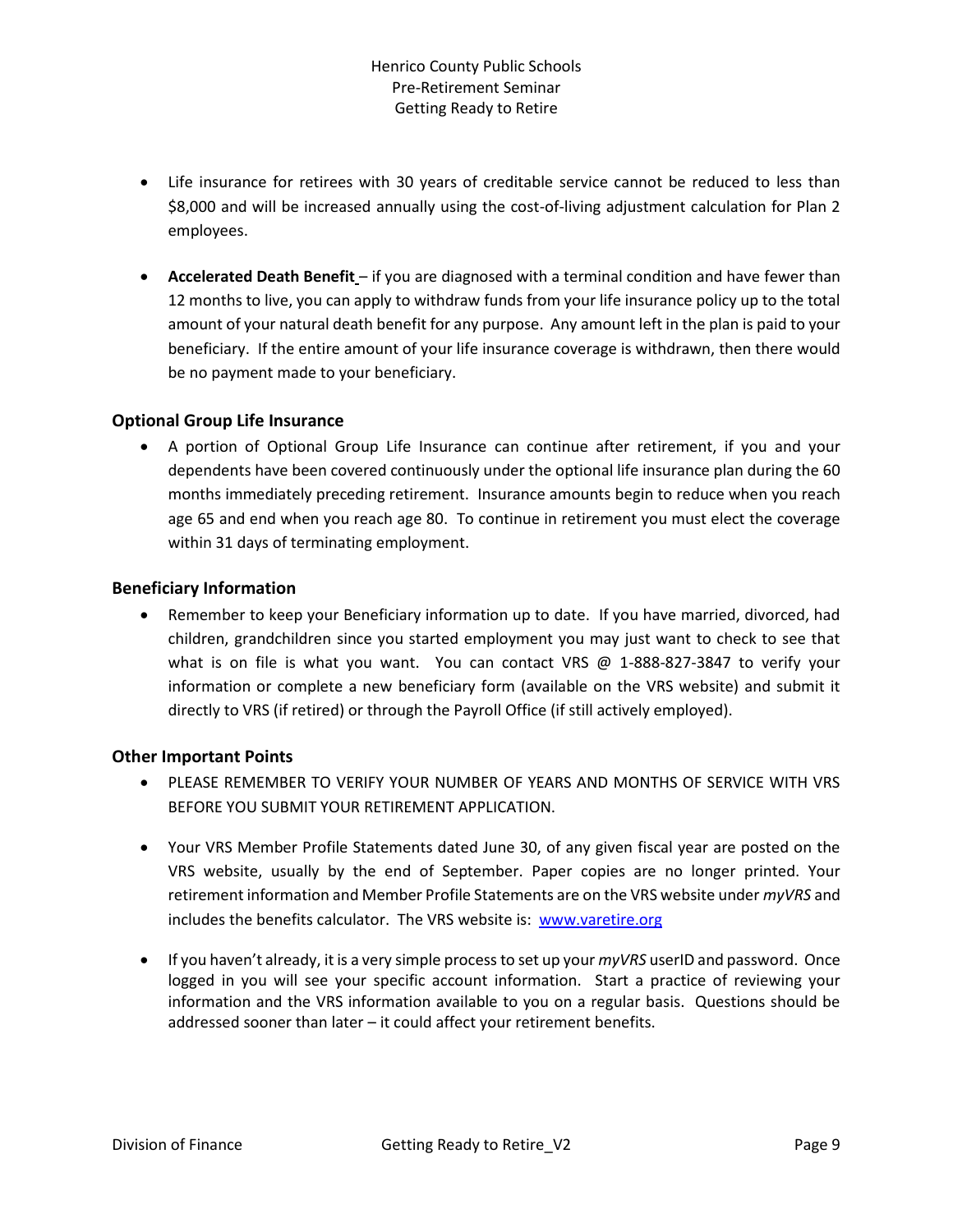## **Section 2: HCPS Retirement Facts**

#### **Final Pay**

An employee's final paycheck is issued based on their contract (semi-monthly) or work schedule (biweekly).

#### **Leave Payouts**

#### **Annual Leave**

- For biweekly employees, payment for earned and unused annual leave will usually be paid out by the second pay day following your last day worked prior to retirement.
- For semi-monthly employees who work a 260 day contract payment for earned and unused annual leave will be paid out in the month following your last day worked prior to retirement.
- Annual leave is paid at the employee's hourly rate, for all unused accrued annual leave per HCPS Policies and Regulations.
- All leave usage must be submitted by timekeepers.

#### **Sick Leave**

- For biweekly and semi-monthly employees, payment for earned and unused sick leave, will be paid out in the pay period following your last day worked prior to retirement (10 pay employees will receive leave payouts in June).
- Sick leave is paid at a rate of \$4 per hour for a maximum of 2000 hours (\$8,000 maximum). The rate is set by HCPS Policies and Regulations.
- If you wish to use your sick leave to purchase additional VRS credit you must decide this at the time your VRS Service Retirement Application is completed. The cost to purchase this type of service credit will be based on actuarial costs. Calculation of the cost can be done on the VRS website through your MyVRS account.
- Deferred members would not receive payment for unused leave at the time of their decision to file for retirement benefits.

#### **Personal/Emergency Leave**

- For semi-monthly employees, payment for earned and unused personal/emergency leave, will be paid out in the pay period following your last day worked prior to retirement
- Personal/Emergency leave is paid at the rate of \$4 per hour up to the allowed maximum carry over balances per HCPS Policies and Regulations.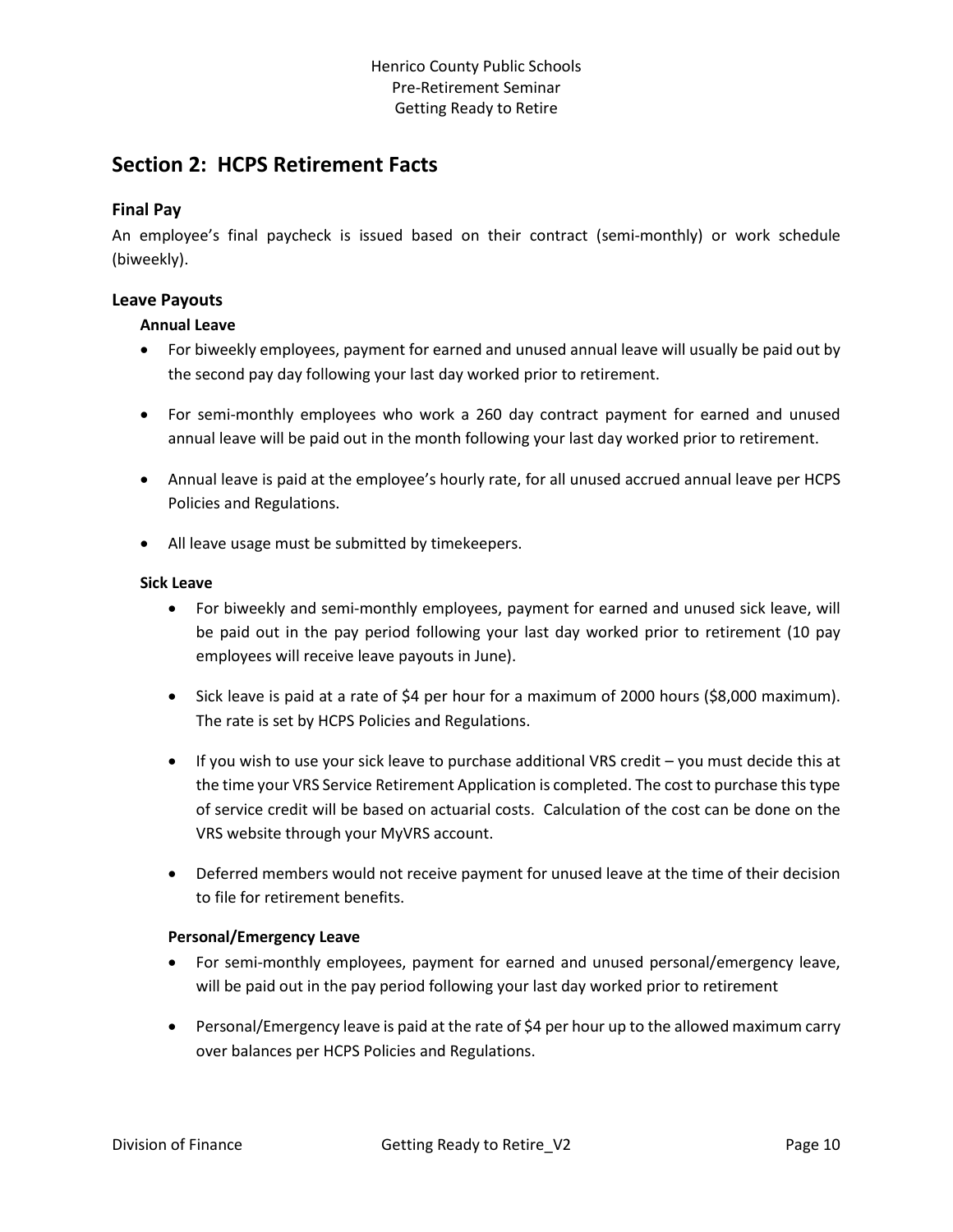• The maximum leave paid for 260 day semi-monthly personnel is one day. For semi-monthly employees who work contracts less than 260 days, the maximum leave paid is the equivalent of 5 days.

#### **Post Retirement Earnings Program (PREP)**

- If you continue service with HCPS in the PREP Program or as a temporary employee, a payroll deduction that can continue is the Henrico County Federal Credit Union.
- Retirees who enroll in the PREP program **must** satisfy a bona fide 90- day break in service before initiating any of the 28 days requirement. The break in service also applies to volunteering in any capacity for HCPS as well as working in a substitute, temporary or part time position. There are **No exceptions**.
- Retirees who return to work with HCPS in PREP, a temporary, substitute or part time position will be limited to a maximum of 29 hours per week to meet the ACA policy.
- Be aware PREP payments are considered taxable income by the IRS and will be included in your W-2 tax forms.
- If you are in PREP and begin to receive Social Security Benefits, you will need to consider the SS maximum allowable earnings. If you exceed these, you may owe funds back to SS.
- When you retire and enroll in the PREP program you may want to review your tax deduction forms (W4's) for federal and state withholding. New participants coming into the program will be required to complete direct deposit forms.

#### **Direct Deposit**

- As of January 1, 2012, direct deposit became mandatory for all Henrico County and Henrico County Public School employees. Paper pay slips also ceased to be printed and distributed. Pay information and history is available in Employee Direct Access (EDA). Login is through **http://employees.henrico.us**
- VRS has a mandatory direct deposit program for all retirees.

### **Section 3: HCPS Benefits Overview**

#### **Benefits**

• Retirees can continue to participate in the County's group coverage for health and dental insurance. Retirees will be sent enrollment letters by the Benefits Office and must respond within 31 days of your insurance coverage ending under the active employee group. Depending upon your contract, your coverage may end on June 30<sup>th</sup>, July 31<sup>st</sup> or August 31<sup>st</sup>. Payroll deductions **cannot** be made for these benefits, even if you participate in the PREP program. Premiums are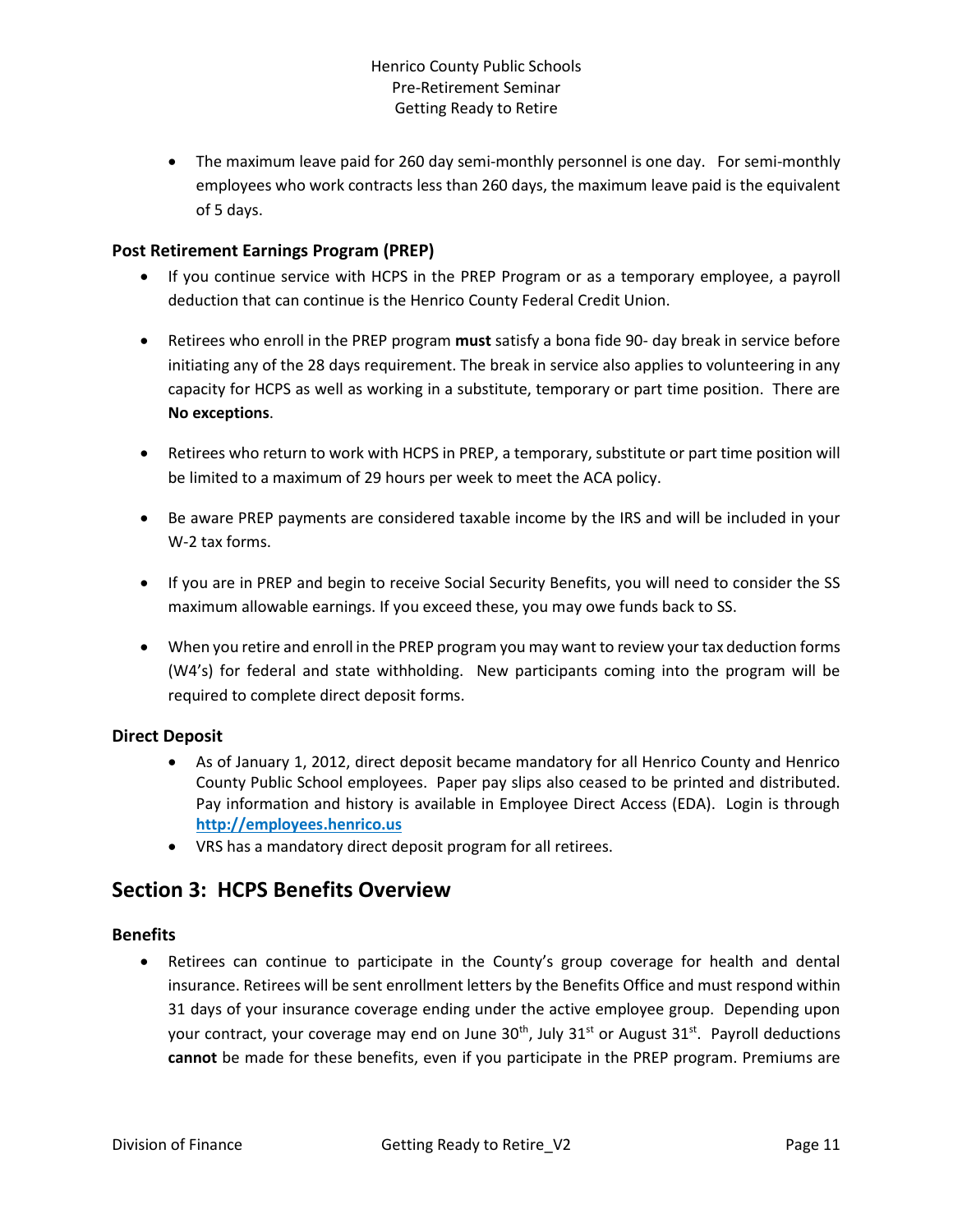paid directly to the insurance provider. Currently, health insurance and dental insurance is billed or direct drafted by the respective company on a monthly basis.

- For retirees under the age of 65 and non-Medicare eligible, the same health insurance plans are available as those of an active employee. The only changes will be that you will receive a new card with a different Group number and you will be responsible for the full premium payment.
- When you reach age 65, or become Medicare eligible due to disability, you must enroll in Medicare Part B. Health insurance choices will be made through Via Benefits. Via Benefits can advise retirees who live in Virginia as well as those residing out-of-state.
- Prospective Retirees will be sent a retiree health and dental enrollment package as well as COBRA information from the Benefits Office. Retiree enrollment in the health and dental plans offers life time coverage – COBRA enrollment offers only 18 months of coverage.
- As of January 1, 2003, the County enacted a new policy for retirees for health and dental insurance. If you do not enroll in either or both of these programs within 31 calendar days of your insurance coverage ending, you will not be allowed to enter into the benefit program at a later date. If you are currently covered under a spouse's health insurance plan, be sure to get the facts from your spouse's employer. Can you continue to be covered after your spouse retires? If your spouse pre-decease's you, can you remain in your spouse's health insurance plan for your lifetime?
	- $\circ$  As of January 1, 2003, all Henrico County retirees are eligible for either a health insurance credit (from VRS) or a health care supplemental payment (from Henrico County). Teachers, Administrative Staff, Clerical Staff and School Nutrition Service Managers with at least 15 years of VRS service are eligible to receive \$4.00 for each year of service as a health care credit. The amount that you will receive as a retiree, now also appears on the VRS Member Profile Statements. There is no cap for the maximum. This is a nontaxable amount that is included in your VRS monthly payment.
	- $\circ$  Custodial staff, Bus Drivers and other School Nutrition Service workers with a minimum of 20 years of VRS service (at least 10 must be with Henrico County) are eligible to receive \$3.00 for each year of service as a health care supplement towards the purchase of Henrico County health insurance. There is no maximum for the health care supplemental payment (from Henrico County).
- Dental Insurance will be available to retirees and will offer the same plans as are offered to active employees.
- Flexible Spending Accounts (FSA) will end at retirement.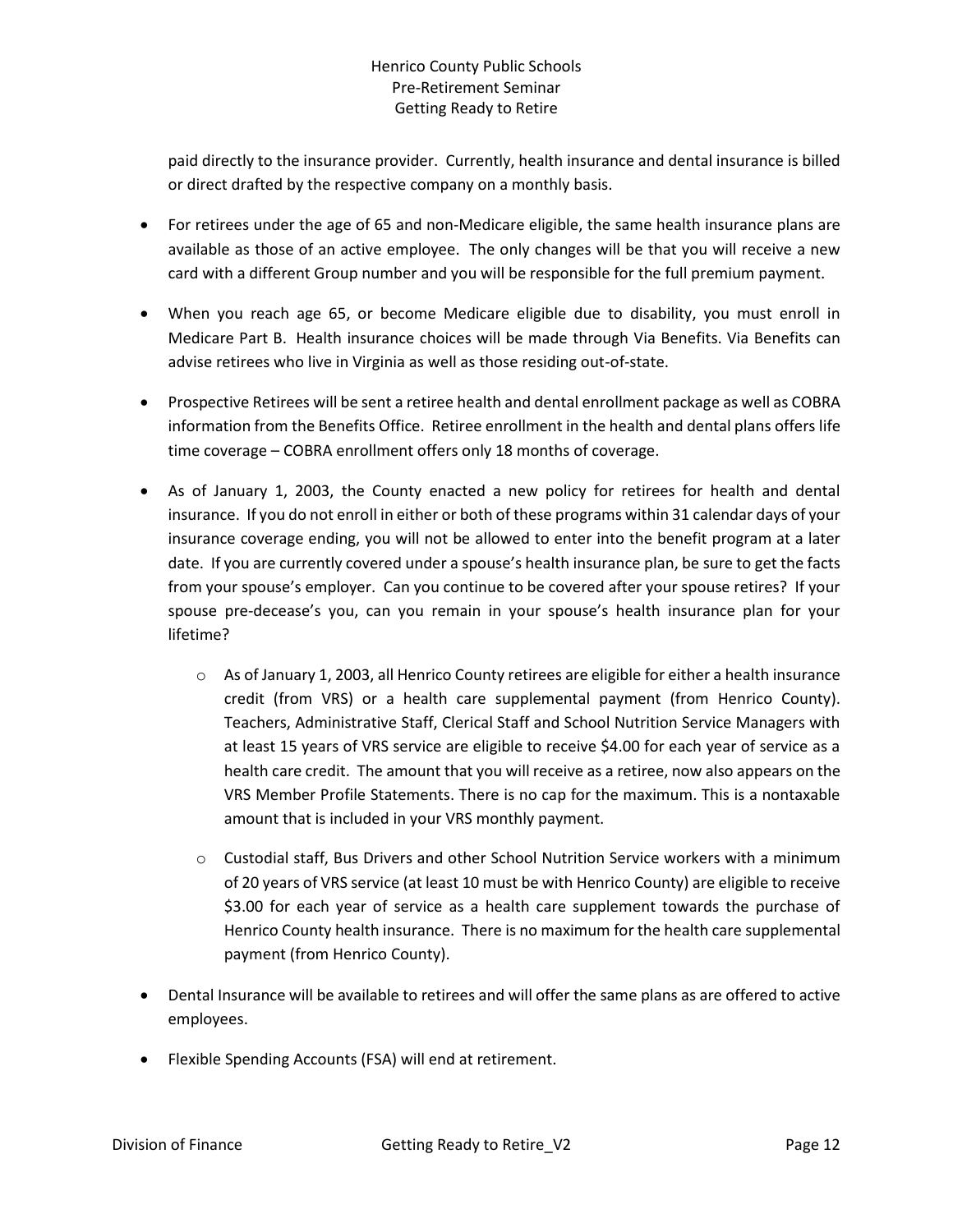• Long Term Income Protection Insurance (LTIP) and Short Term Income Protection Insurance (STIP) will end at retirement.

#### **Tax Shelter Annuity Program**

If you're not in the program currently, you may still start at any time.

You can invest up to \$19,000, and if you qualify for catch up provisions you may be able to invest up to \$25,000. The base limit may increase in the future.

Any of the Deferred Compensation agents listed with the Schools can help you determine what your limitations and qualifications are. The program no longer has the limitation of making only one change per calendar year. Deferred Compensation is not an open enrollment benefit.

If at retirement you have not been investing your maximum amount, you may qualify to be able to invest a larger amount. You have the option of investing the sick leave and annual leave pay out amounts as well. You need to contact your agent by the beginning of June if not earlier to maximize your investment possibilities and meet payroll deadlines. Payroll deduction forms must be received by the 1<sup>st</sup> of July to be processed for the July payday. Please remember that FICA taxes are withheld on the Deferred Compensation deduction amount.

You may also want to contact your Deferred Compensation agent soon if you are considering retiring this year and are considering taking the PLOP option for your retirement.

Your Deferred Compensation agent is also your best source as to any restrictions with withdrawing your funds after retirement but while still active in the PREP program. If you continue as an employee of HCPS in any capacity (Substitute, part time or temporary position or PREP) you may be restricted from withdrawing funds until you are 59 ½ years of age.

If you continue in PREP or in a temporary or part time position with HCPS, you will still be able to continue making payroll contributions to your 403(b) or 457 account.

- The current Deferred Compensation provider is: Variable Annuity Life Company Insurance Company (VALIC)
- Representatives: Greg Pinkard (804) 690-9652
	- Jason Cotton (757) 818-0249

Website: <http://www.valic.com/>